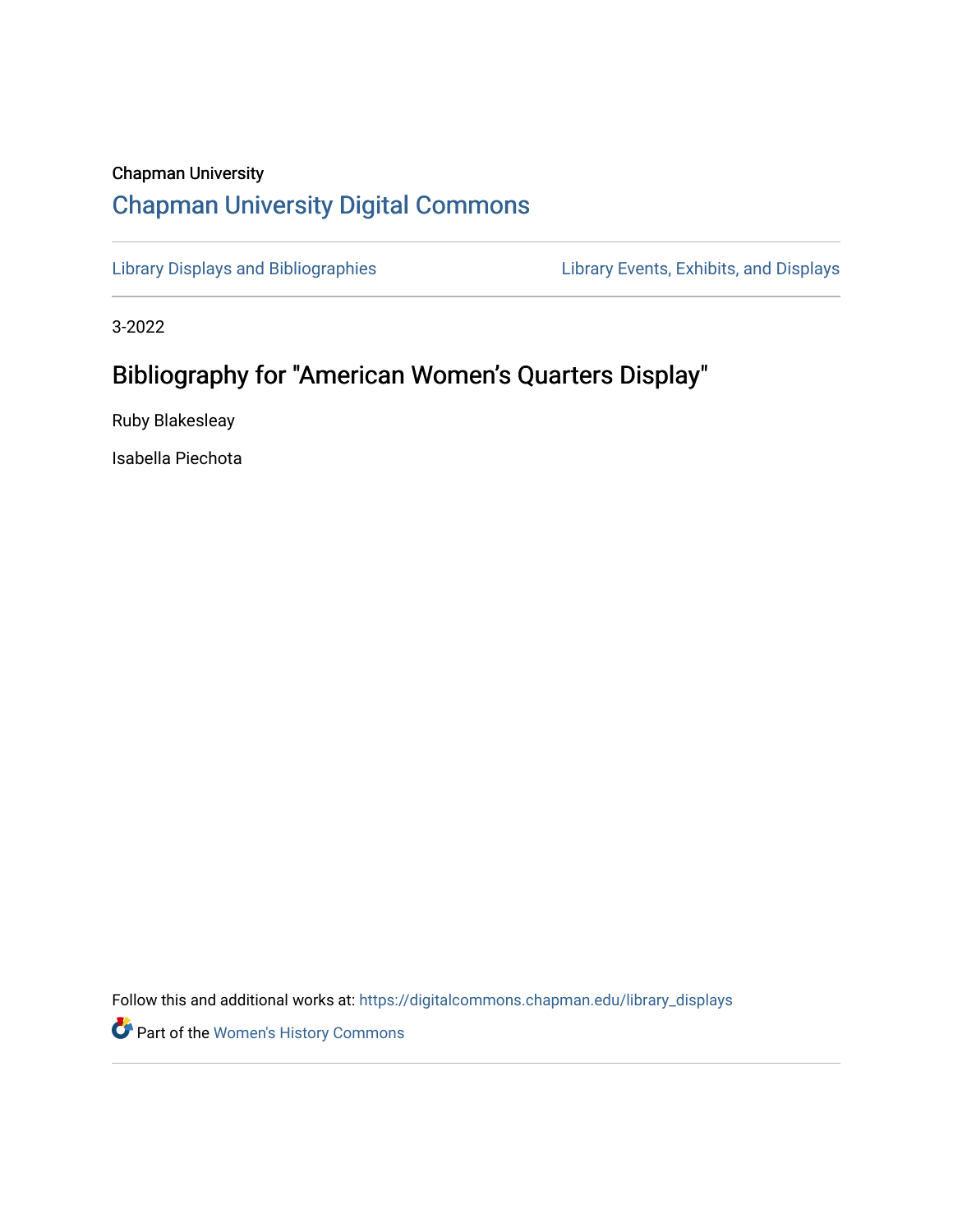



American Women's Quarters Display Ruby Blakesleay '22, and Isabella Piechota '25

*The Heart of a Woman*  Maya Angelou PS3551.N464 Z465 1993 2nd Floor, Humanities

*The China Mystique*  Karen J. Leong E183.8.C5 L386 2005 2nd Floor, Humanities

*Adventurous Spirit*  Maya Angelou PS3551.N464 Z96 2016 2nd Floor, Humanities

*Mankiller: a chief and her people* Wilma Mankiller and Michael Wallis E99.C5 M335 1993 2nd Floor, Humanities

*Anna May Wong: from laundryman's daughter to Hollywood legend*  Graham Russell Gao Hodges PN2287.W56 H64 2004 2nd Floor, Humanities

*Nina Otero-Warren of Santa Fe*  Charlotte Whaley F804.S29 S759 2007 2nd Floor, Humanities

*Shining Star: The Anna May Wong Story* Paula Yoo PN2287.W56 Y66 2009 2nd Floor, Humanities